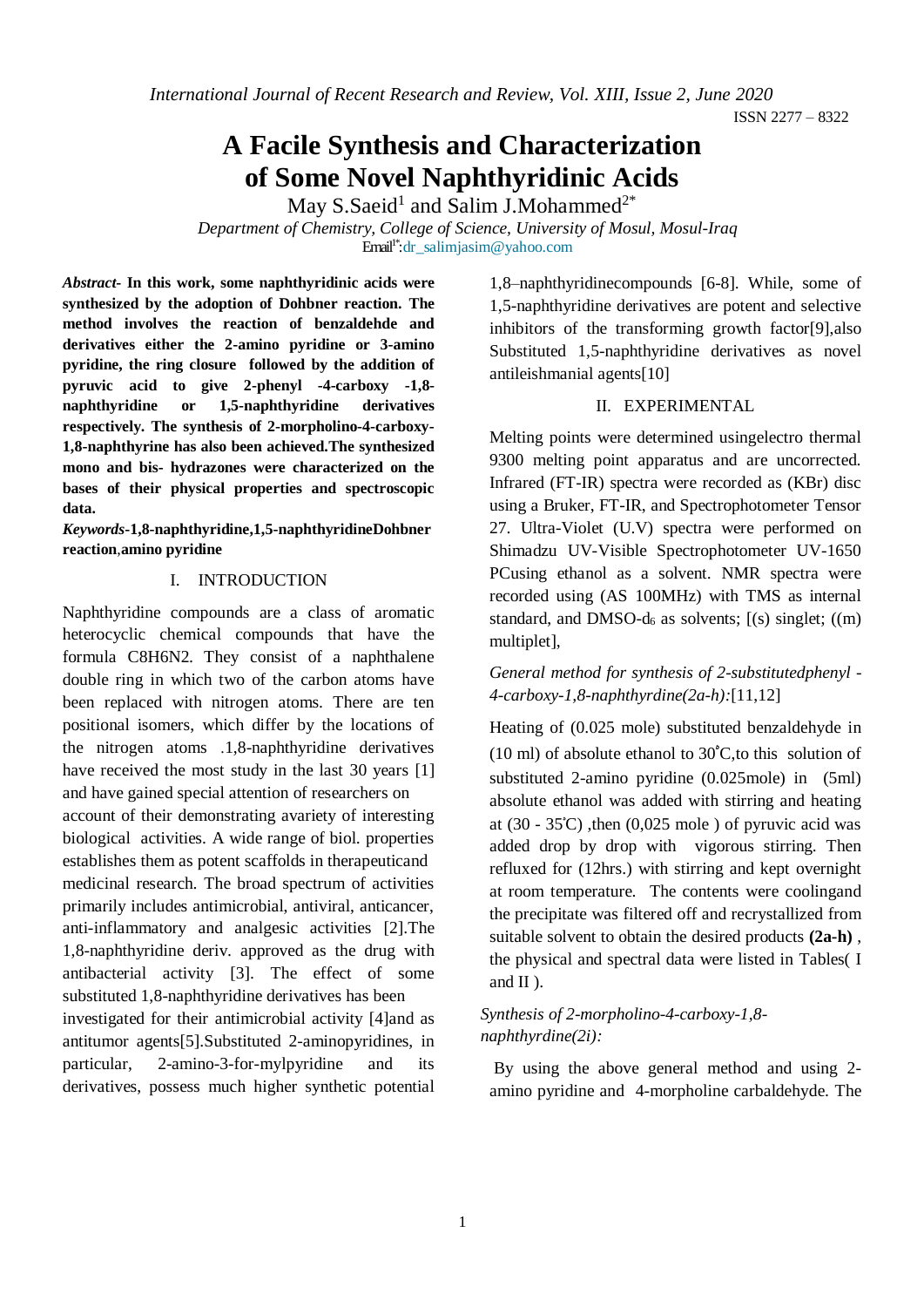excess solvent was distilled off, cooled and the solid product was filtered off, washed with cold water and then recrystallized from ethanol. To obtained a solid product as brown color (yield 27%,m.p.112-114).

#### *General method for synthesis of 2-substitutedphenyl - 4-carboxy-1,8-naphthyrdine(3a,b):*

By using the above general method and using 3 amino pyridine and benzaldehyde or 3,4 –dimethoxy benzaldehyde and refluxed at about (14hrs.) and kept overnight at room temperature .The excess solvent was distilled off, cooled and the solid product was filtered off, then recrystallized from petroleum ether(40-60) yielded (3a and 3b ) respectively .

#### III. RESULTS AND DISSCUSION

2-Aminopyridine and 3-aminopyridine are used as good essential group to give the required product represented by compounds substituted 1,8 naphthyridine and 1,5-naphthyridine respectively by reaction with substituted benzaldehyd in the presence of pyruvic acid. On treatment of substituted 2-amino pyridine with substituted benazldehyde and pyruvic acid gave the target 2-substitutedphenyl -4-carboxy-1,8-naphthyrdine(2a-h) as shown below scheme 1.







The structure of these compounds were confirmed by (C.H.N microanalysis) and spectroscopicanalysis, FT-IR and U.V and  ${}^{1}$ HNMR, Table (1) in IR spectra these compounds showed the following stretching bands; at the range  $(3300-3500 \text{cm}^{-1})$  due to the  $(OH)$  bond,  $(1700-1730 \text{ cm}^{-1})$  for the  $(C=O)$  of carboxylic bond.  $(1645-1650 \text{ cm}^{-1})$  stretching for  $(C=N)$ group and  $(1470-1600 \text{cm}^{-1})$  due to  $(C=C)$  group, while The <sup>1</sup>H-NMR spectra for compounds  $(2a-h)$  in  $(DMSO-d<sub>6</sub>)$ as shown in table III, showed singlet bands in therange( $10.4$ -11-7ppm) due to OH group also singletbands at the range  $(8.4-8.8)$  due to  $H_3$ in these compounds,in addition the multiplet peaks for aromatic parts in the rang (6.9-8.7ppm).Also 2 morpholino-4-carboxy-1,8- naphthyridine(2i) was formed by the same reaction scheme 2 .



The compound (2i) in IR spectra showed the following stretching bands; at the range (3300-  $3700 \text{cm}^{-1}$ ) due to (OH) bond,  $(1710 \text{cm}^{-1})$  for the  $(C=O)$  of carboxylic bond.  $(1650 \text{cm}^{-1})$  stretching for  $(C=N)$  group and  $(1600 \text{cm}^{-1})$  due to  $(C=C)$  group, while The  ${}^{1}$ H-NMR spectra for compounds (2a-h) in (DMSO-d6) as shown in table III showed singlet bands in (11ppm ) due to OH group also singlet bands at the range  $(8.4$ ppm) due to  $H_3$  in these compounds, in addition the multiplet peaks for aromatic parts in the rang (6.9-8.1ppm),also triplet band at  $(3.25$ ppm)due to  $(NCH<sub>2</sub>)$  and another triplet band at  $(3.55pp)$  for  $(OCH<sub>2</sub>)$  in compound  $(2i)$ .

3-aminopyridine was used as a good essential group to give the required product represented by compounds substituted 1, 5-naphthyridinewhich showed Scheme (3)



The structure of the compounds (3a and 3b) were confirmed by spectroscopic analysis, FT-IR and U.V and  ${}^{1}$ HNMR Actually, in IR spectra these compounds showed the following stretching bands; at the range (3300-3500cm-1 ) due to the (OH) bond, (1700-1713  $\text{cm}^{-1}$ ) for the(C=O) of carboxylic bond. (1630 cm <sup>1</sup>)stretching for  $(C=N)$  group and  $(1600 \text{cm}^{-1})$  due to  $(C=C)$  group, while The  $H-MMR$  spectra for compounds (3b) in  $(DMSO-d<sub>6</sub>)$  the appearance of a singlet band in (11.2 ppm)due to OH group and a singlet band at (8.6 ppm for H3 in this compound.

#### IV. REFERENCES

- [1] V P Litvinov, (2004), *Russian Chemical Reviews 73 (7) 637 -669* .
- [2] Madaan, Alka; Verma, Ritu; Kumar, Vivek; Singh, Anu T.; Jain, Swatantra K.; Jaggi, Manu(2015),der Pharmazie (Weinheim, Germany) , 348(12), 837- 860.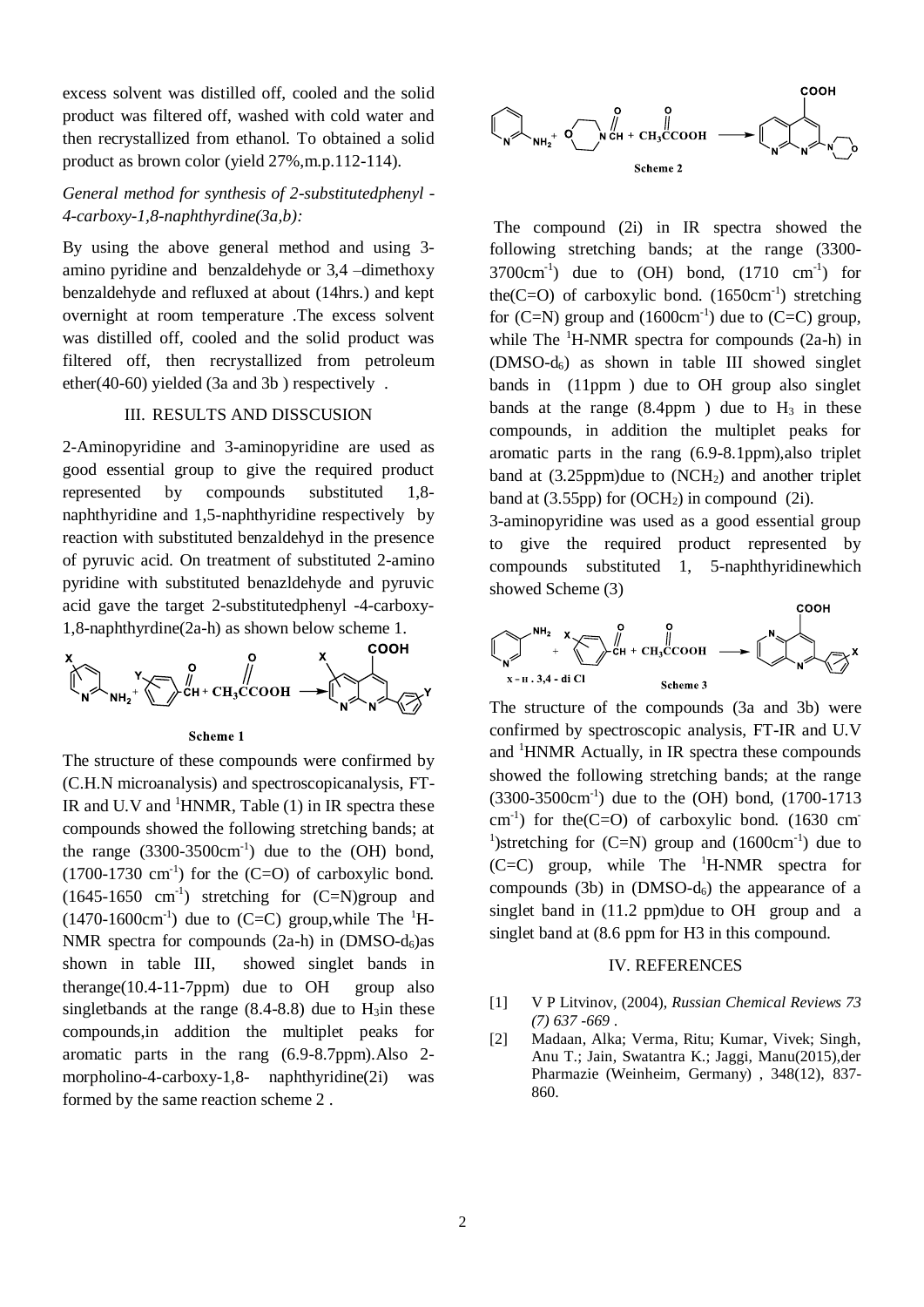- [3] Surylo, Piotr; Kowalski, Piotr; Holda, Magdalena (2003),Wiadomosci Chemiczne , 57(3-4), 247-266.
- [4] Laxminarayana, E.; Karunakar, T.; Shiva Shankar, S.; Thirumala Chary, M. (2012), Journal of Advances in Drug Research , 2(2), 6-11.
- [5] Farrell, Nicholas , (1997), US patent 5624919 A 19970429
- [6] K R Reddy, K Mogilaiah, B Sreenivasulu(1984). J. Indian Chem. Soc.61 888.
- [7] R G Rama,K Mogilaiah, B Sreenivasulu (1989) ,Collect. Czech. Chem.Commun. 54 1716.
- [8] D H Lorne, R G Gedir, E M Hawes, D G Wibberley] (1985).Eur. J.Med. Chem. 20 381 .
- [9] [Françoise Gellibert](https://pubmed.ncbi.nlm.nih.gov/?term=Gellibert+F&cauthor_id=15317461), [James Woolven,](https://pubmed.ncbi.nlm.nih.gov/?term=Woolven+J&cauthor_id=15317461) Helen [Goodland,](https://pubmed.ncbi.nlm.nih.gov/?term=Goodland+H&cauthor_id=15317461) [Victoria Lovegrove,](https://pubmed.ncbi.nlm.nih.gov/?term=Lovegrove+V&cauthor_id=15317461) [Alain Laroze,](https://pubmed.ncbi.nlm.nih.gov/?term=Laroze+A&cauthor_id=15317461), [David](https://pubmed.ncbi.nlm.nih.gov/?term=Hartley+D&cauthor_id=15317461)  [Hartley](https://pubmed.ncbi.nlm.nih.gov/?term=Hartley+D&cauthor_id=15317461) (2004)J Med Chem 26;47(18):4494-506
- [10] [AnaTejería,YolandaPérez-Pertejo,RosaM.Reguera,](https://www.sciencedirect.com/science/article/abs/pii/S0223523418303672#!) [RafaelBalaña-Fouce,](https://www.sciencedirect.com/science/article/abs/pii/S0223523418303672#!) (2018[\),European Journal of](https://www.sciencedirect.com/science/journal/02235234)  [Medicinal Chemistry](https://www.sciencedirect.com/science/journal/02235234) [,Volume 152,](https://www.sciencedirect.com/science/journal/02235234/152/supp/C) Pages 137-147
- [11] F.P.Mazza and C.Migliaridi,(1940)Attiaccad Sci.Fis.Mat.Nat.,75,438.
- [12] V.Burckhardt,H.Suter and W.Kudig (1952);German Ptent ,829,894Jan.31(C112P,10)

Table I The physical data for compounds (2a-h)

*.*



| Comp.<br>No.   | X        | Y                | M.P<br>$({}^{\circ}C)$ | Yield<br>(% ) | Chemical<br>formula                                                | C.H.N<br>H%<br>$N\%$<br>$C\%$<br>Calculate<br>(Measured) | Crystalline<br>Solvent |
|----------------|----------|------------------|------------------------|---------------|--------------------------------------------------------------------|----------------------------------------------------------|------------------------|
| 2a             | H        | H                | 142<br>dec.            | 36            | $C_{15}H_{10}N_2O_2$                                               | 72.0<br>11.2<br>4.0<br>3.93<br>(72.32)<br>11.21)         | Ethanol                |
| 2 <sub>b</sub> | H        | $4-OCH3$         | 147<br>dec.            | 33            | $C_{16}H_{12}N_2O_3$                                               | 68.57<br>4.28<br>10.01<br>10.18)<br>(69.02, 4.44)        | Ethanol                |
| 2c             | $4-CH3$  | $3,4$ -diCl -    | $151 -$<br>153         | 46            | $C_{16}H_{10}N_2O_2Cl_2$                                           | 3.0<br>8.4<br>57.65<br>(58.07)<br>$3.11$ $8,22$ )        | CCl <sub>4</sub>       |
| 2d             | $4-CH3$  | H                | 140 dec.               | 42            | $C_{16}H_{12}N_2O_2$                                               | 72.27<br>4.54<br>10.60<br>(70.88)<br>$4.66$ 11.09)       | Acetone                |
| 2e             | H        | $2.3 -$<br>dioMe | 108 dec.               | 42            | $C_{17}H_{14}N_2O_4$                                               | 65.8<br>4.51<br>9.03<br>(66.03)<br>$4.66$ $8.85$ )       | Ethanol                |
| 2f             | H        | 3,4-diCl -       | 127<br>dec.            | 38            | $C_{15}H_8N_2O_2Cl_2$                                              | 56.42<br>2.50<br>8.77<br>$(56.11 \t3.22)$<br>9.03)       | Ethanol                |
| 2g             | $5 - C1$ | H                | 187-<br>189            | 57            | $C_1$ <sub>5</sub> H <sub>9</sub> N <sub>2</sub> O <sub>2</sub> Cl | 43.26<br>3.16<br>9.84<br>$(61.99 \quad 3.01)$<br>9.77)   | Methanol               |
| 2 <sub>h</sub> | $5 - C1$ | $3.4 -$<br>dioMe | $191 -$<br>193         | 53            | $C_{17}H_{13}N_2O_4Cl$                                             | 8.12<br>59.21 3.77<br>$(60.08 \t 4.12)$<br>8.33)         | Methanol               |